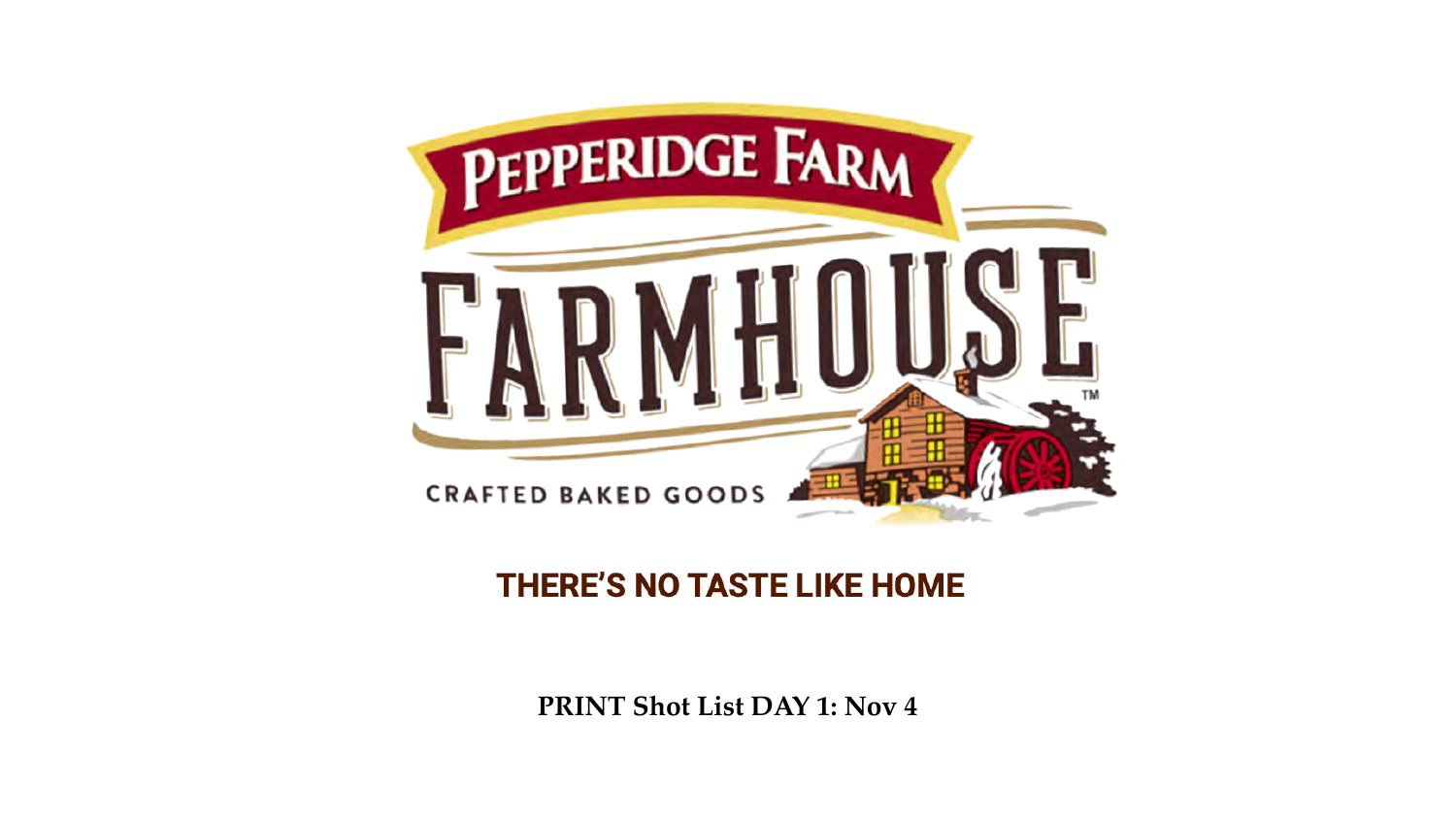# **PRINT Shot List: Nov 4**

**8am - 9am:** Load in props, EQ, bread. Sanitize all items loaded. **9am - 9:30am:** staggered crew check-in, temperature check, waiver sign off and best practices review with Producer **9am:** Breakfast arrives: Cinq Catering individual boxes with hardboiled eggs, fruits and pastry. Coffee to be ordered through Producer only. No self serve area use to limit contact.

**9:30am:** set up and testing of zoom system to client and EP **9:30am:** prep shot 1 Pantry Pin Sandwich: Pintrest Static asset 1 **10:00am:** shoot with agency feedback in real time (hold down spacebar to talk) **10:15 - 10:45am:** client feedback or approval (begin prepping shot 2 Leftovers Sandwich 1: GIF build)

**10:45am - 11am:** final feedback addressed (or move on if approved) **11am:** wrap shot 1

**11am:** final prep shot 2 Leftovers Sandwich 1: GIF build **11:15am:** shoot with agency feedback in real time **11:30am 11:45am:** client feedback or approval (begin prepping shot 3 Leftovers Sandwich 2: GIF build) **11:45am - 12pm:** final feedback addressed (or move on if approved) **12pm:** wrap shot 2 **12pm:** LUNCH ARRIVES Cinq catering

**12:30pm:** final prep shot 3 Leftovers Sandwich 2: GIF build **12:45pm:** shoot with agency feedback in real time

**1pm - 1:15pm:** client feedback or approval (begin prepping shot 4 Leftovers Sandwich 3: GIF build) **1:30pm - 1:45pm:** final feedback addressed (or move on if approved) **1:45pm:** wrap shot 3